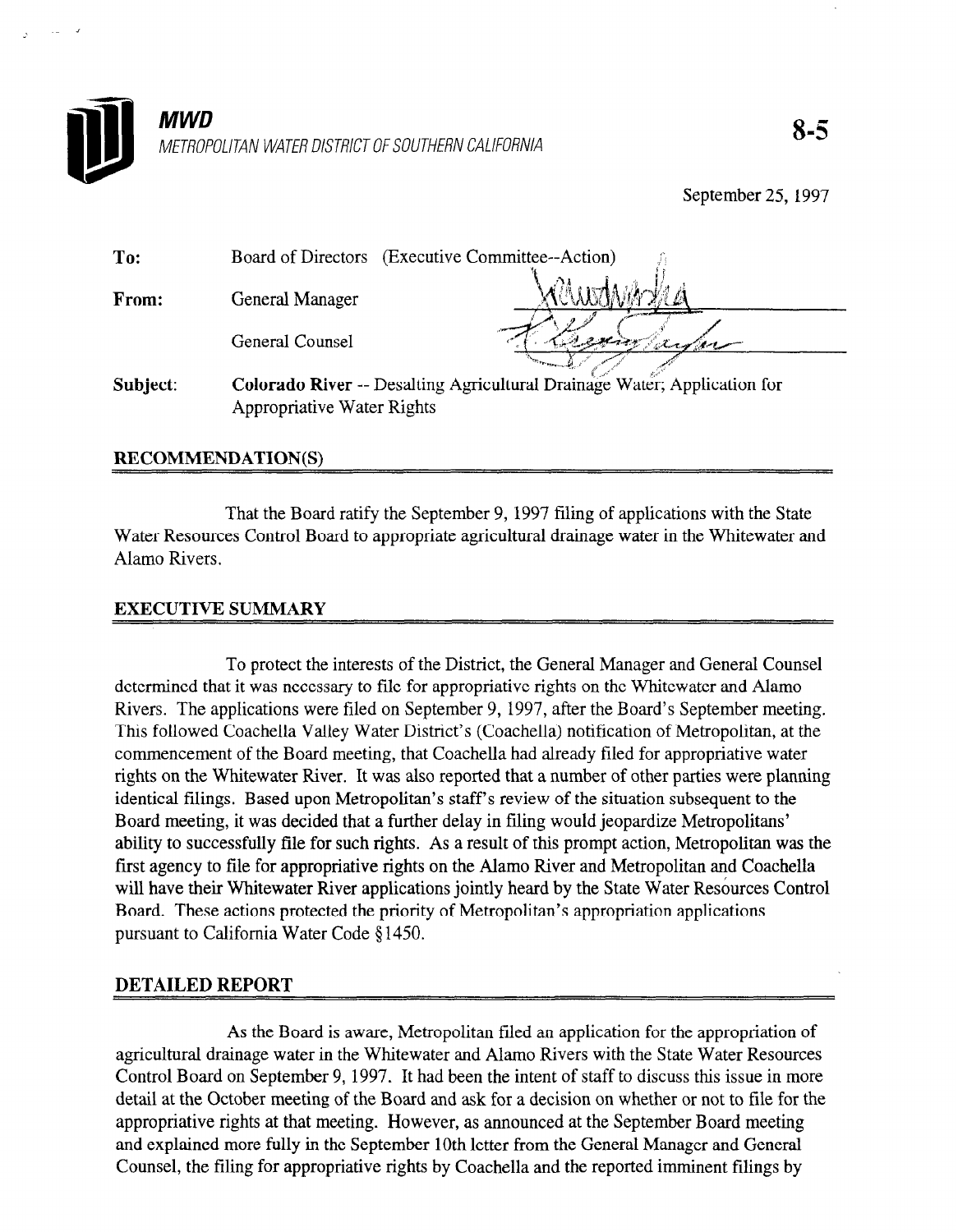#### Board of Directors -2- September 25, 1997

others forced immediate filing of Metropolitan's applications. The developing scenario was that there would be multiple applications to appropriate the same drainage water with Metropolitan's applications being among the last filed if it had waited until after the October Board meeting. A legal maxim with regard to appropriative rights is "first in time, first in right" which is firmly established in case law and California's Water Code (Irwin v. Phillips (1855) 5 Cal. 140, 147; People v. Shirokow (1980) 26 Cal. 3d 301, 307-308; Water Code § 1450.) Thus if all things are equal among several competing applications, the order of priority could be a crucial factor in the hearing before the State Board. Staff concluded that any delay in filing would only jeopardize Metropolitan's standing in this potential project and Special Counsel concurred with staff's assessment of the situation.

Metropolitan has offered to work cooperatively with both Coachella and the Imperial Irrigation District in developing a program to reclaim the drainage water should such a project ultimately prove feasible. In Coachella's appropriation application and its cover letter, Coachella states clearly that any such reclamation project will necessarily involve Metropolitan and our service area. It is hard to imagine any possible complaint these agencies or others could have to a program that would beneficially reclaim abandoned drainage water that is currently unused and wasted, would help California reduce its reliance on the Colorado River, and could improve conditions in the Salton Sea.

Staff is in the process of analyzing the reconnaissance level study to determine the next steps necessary for investigating the ultimate feasibility of this proposed project. As a result of this analysis, a detailed work plan will be developed with an accompanying time frame. A full report will be made to the Board when this work plan has been completed.

It must be remembered that Metropolitan can abandon the water rights process at any time. In no way does the mere act of filing for the water rights commit Metropolitan to any environmental or other liability for the ongoing problems of the Salton Sea. Should further investigation reveal that this project is not cost-effective or otherwise not feasible for any reason, Metropolitan may end the application process at that time without liability. For all these reasons, staff recommends that the Board ratify the action of September 9, 1997 in filing for appropriative rights on the Whitewater and Alamo Rivers.

Copies of the correspondence regarding the applications are attached for your information.

JK:gm #6741

Attachment(s)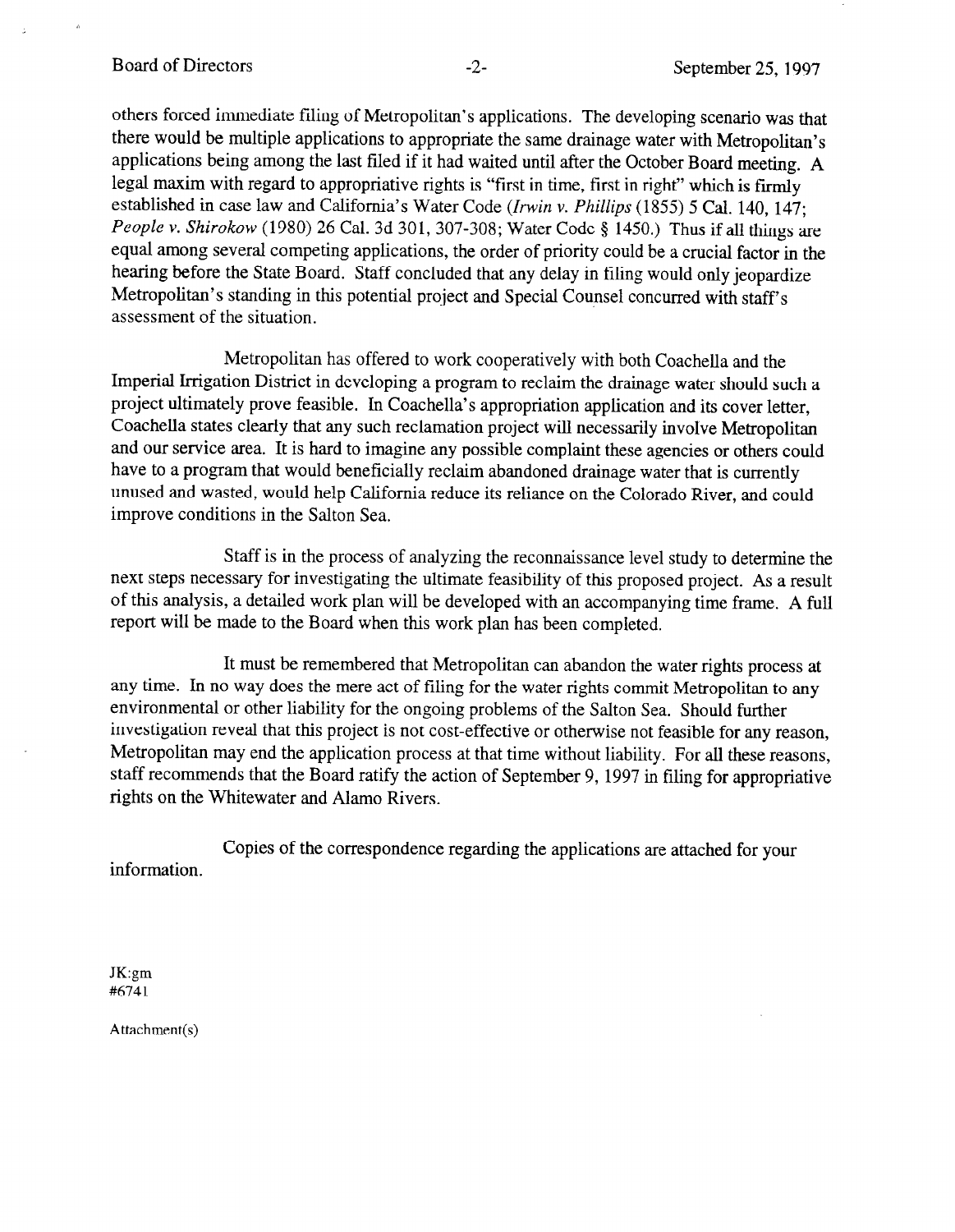

MWD METROPOLITAN WATER DISTRICT OF SOUTHERN CALIFORNIA

September 10, 1997

All Directors

General Manager and General Counsel

Application to File for Appropriative Water Rights

We are writing to advise you that we have been forced to act expeditiously to protect Metropolitan's ability to pursue the possible development of an agricultural drainage water desalting project on the Alamo and Whitewater Rivers. As you know, the project has the potential of providing considerable benefits for all of the communities we serve, and we have been keeping the Imperial and Coachella Valley Irrigation Districts and the Director of the Department of Water Resources , Dave Kennedy, informed of our progress. The issue was scheduled for full discussion by the Metropolitan Board at its October meeting.

Without any advance notice, however, the Coachella Valley Water District this week abruptly filed applications to appropriate water from the Whitewater River for its own purposes. After consultation with our legal counsel and with the Chairman of the Metropolitan Board. John Foley, we have had no choice but to submit our own application for appropriative rights on the Alamo and Whitewater Rivers in order to preserve the viability of the desalting project and protect Metropolitan's interest in its possible future development.

This filing is purely defensive and prevents any other parties from jumping ahead of Metropolitan in placing a claim on the same water. It does not commit us to any future action. An application to appropriate water rights does not carry any liability in and of itself, nor would the granting of water rights impart any legal liabilities for Metropolitan. If, after further evaluation. the Board determines that such rights are not in the district's best interest, we can withdraw our application at any time.

California is under pressure to reduce its dependence on the Colorado River and this desalting project holds the potential of providing up to 400,000 acre feet per year to help the state make up for those reductions. So far, all of the investigations of its possible value to California have been conducted at Metropolitan's sole expense, and our preliminary reconnaissance suggests that it could indeed be a cost-effective source of water for the 16 million Californians we serve. But there are many unknowns and only a detailed in-depth study can determine its ultimate feasibility.

 $\zeta$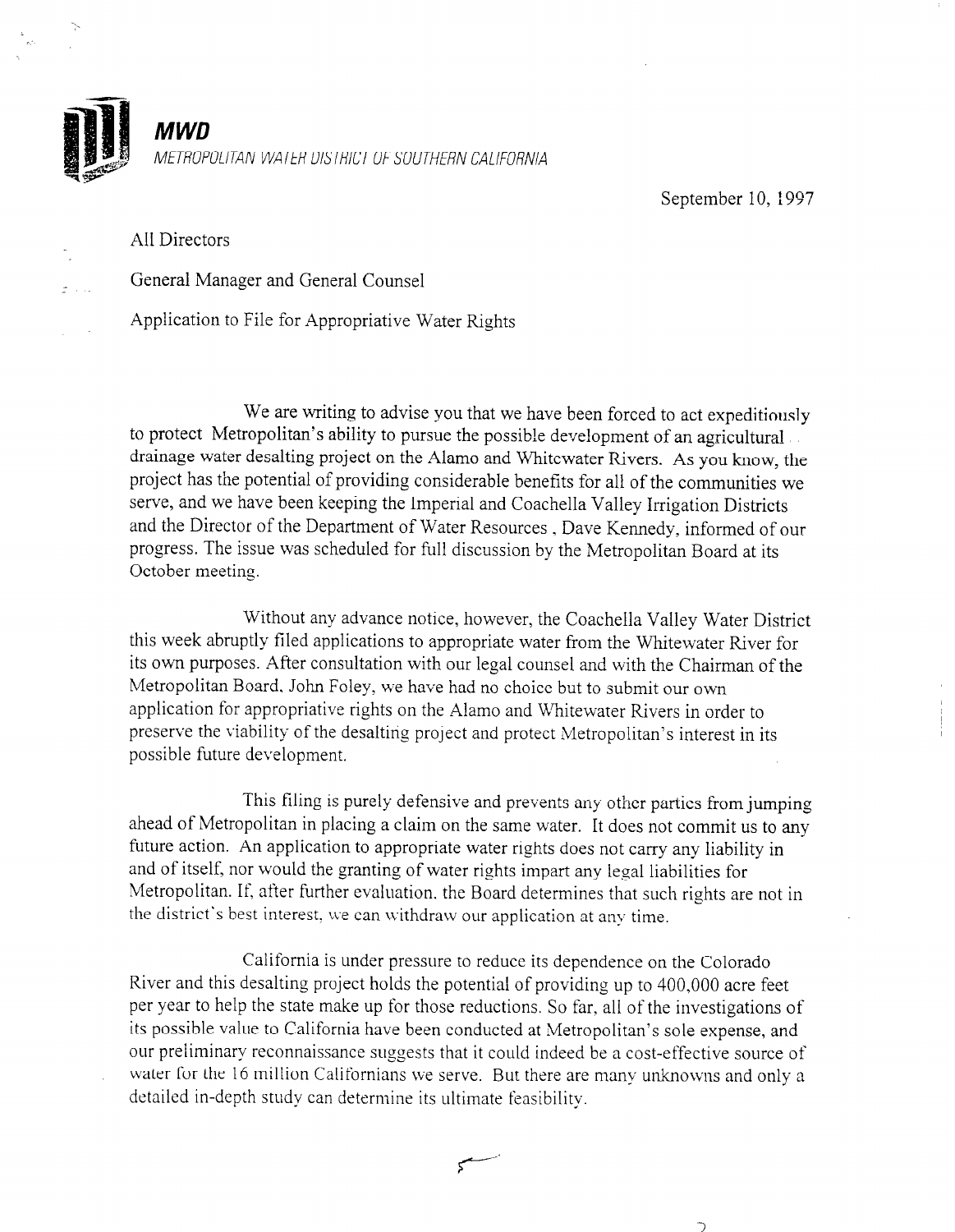By way of background, the General Counsel consulted with Anne Schneider, a respected water rights expert, who advised that, due to the legal principle of "first in time, first in right," the district should file for appropriative rights on the two rivers as soon as possible. We advised Mr. Kennedy and the agricultural districts of our progress and of our interest in filing the recommended applications. But at the specific request of the Imperial Irrigation District, we deferred taking any such action pending further consultation with the Imperial and Coachella Districts and the Salton Sea Authority.

That was how things stood when we discussed the project with your Board at the beginning of this week. Then we learned of Coachella's action. Waiting any longer to file an application on behalf of Metropolitan, we were advised, would only allow others to file their own applications in advance of our District, thereby further reducing the prospects that this project could ever be carried out. We were warned that Coachella's filing could very well precipitate a number of applications by other agencies, and indeed, a number of agencies have expressed such an interest. Under these circumstances. the wisest and safest course for Metropolitan was prompt action.

We remain hopeful that we will be able to proceed cooperatively with the investigation of this project. In his letter to the State Water Resources Control Board, Coachella's General Manager and Chief Engineer Tom Levy indicates a willingness to work jointly with Metropolitan in the future. And we have certainly expressed to Coachella and Imperial our interest in a partnership on this project.

We strongly support further careful investigation of the desalting project, Its potential value to Southern California is just too great. By filing these water rights applications, we have acted to protect those values.

Enclosures

N. Gregory Taylor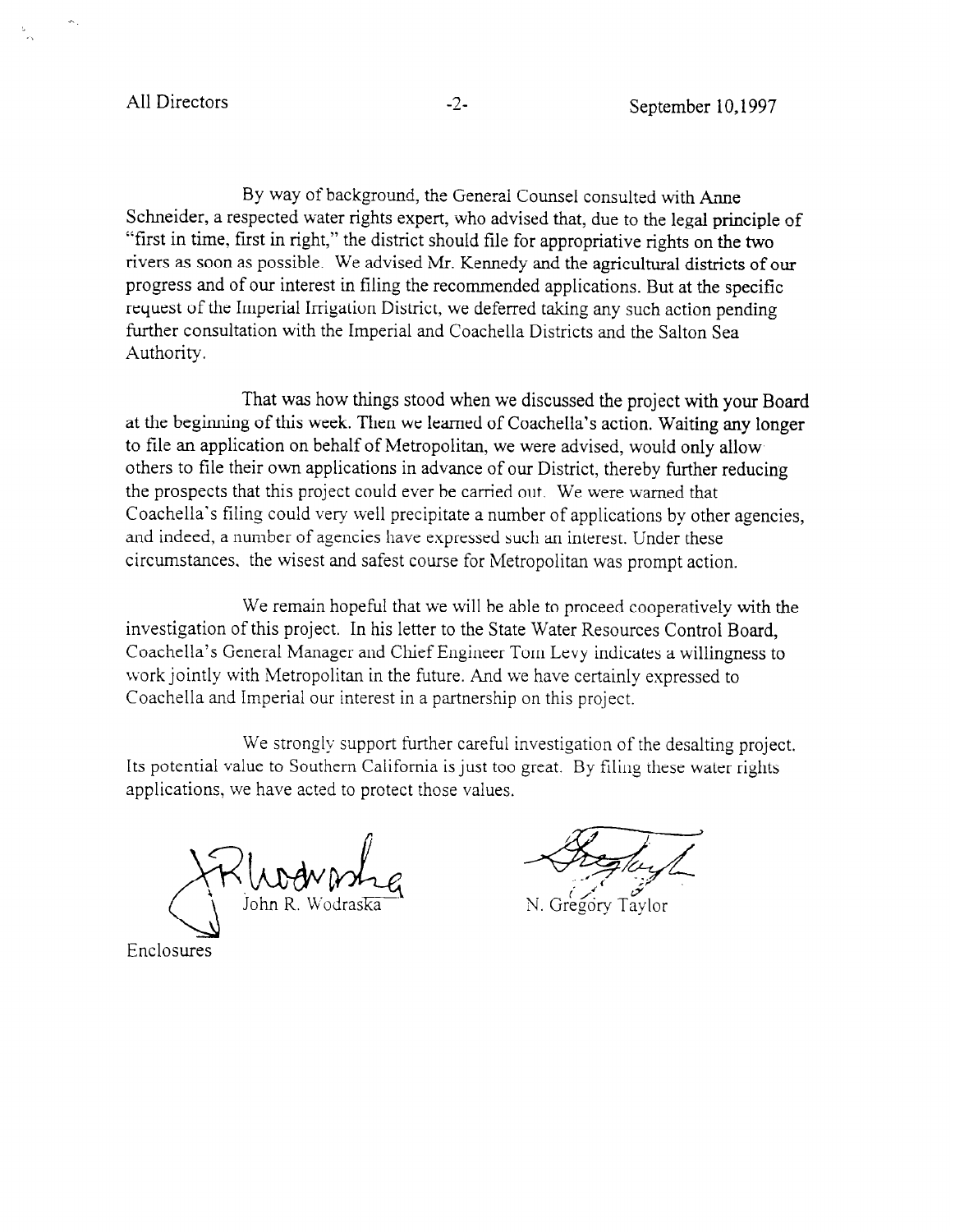

To.

**MWD** METROPOLITAN WATER DISTRICT OF SOUTHERN CALIFORNIA

September 15, 1997

Board of Directors

From: **General Counsel** 

# Subject: Appropriation of Agricultural Drainage

Some questions have arisen as to when Metropolitan actually filed applications with the State Water Resources Control Board (SWRCB) for appropriation of agricultural drainage water in the Salton Sea area.

Applications for appropriation of agricultural drainage water on the Whitewater and the Alamo River were filed after 3:00 p.m. on September 9, 1997. The filing was a defensive action in response to the filing by Coachella on the Whitewater River; notice of the Coachella filing was first received during Metropolitan's Board meeting on September 9th.

The questions regarding Metropolitan's filing have centered on the date of the application and the cover letter to the SWRCB which are both dated September 8, 1997. The application and cover letter were prepared in advance but were held in abeyance pending direction from the Board or future developments. As explained, future developments in the form of Coachella's action forced the filing of the prepared applications on September 9, 1997. Attached to this memo are copies of the cover sheets from both applications showing (in the lower right hand corner) the September 9th date of filing, the filing fees paid, and the clerk's initials as inscribed by the clerk at the SWRCB.

This should put to rest any rumors regarding the date of filing of these applications. If there are any questions, please feel free to contact me.

Encls. #6557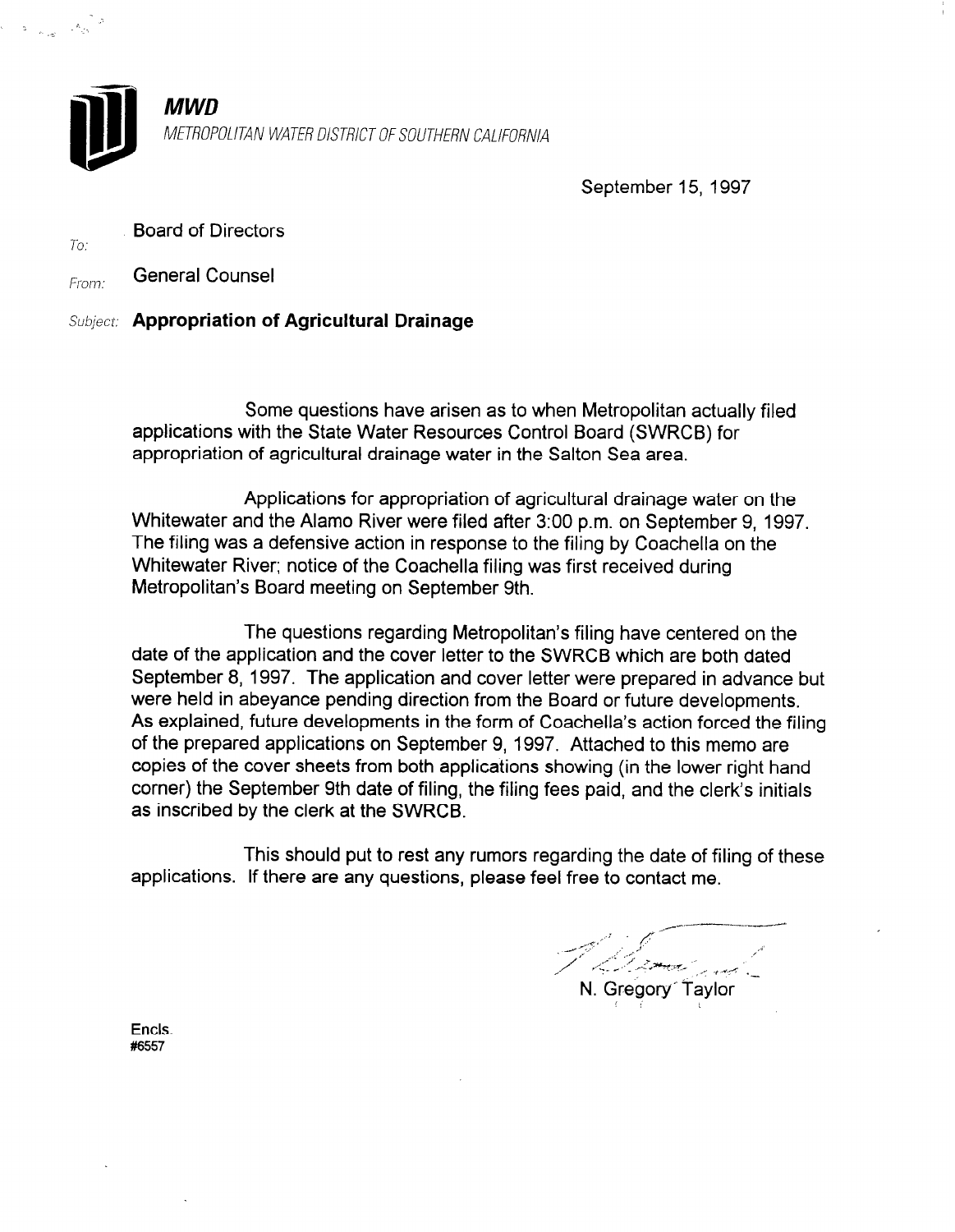|    | <b>MMUM FEE: \$100.00</b><br>FILE ORIGINAL & ONE COPY<br>TYPE OR PRINT IN BLACK INK<br>(For explanation of entries required, see<br>booklet "How to File an Application to<br>Appropriate Water in California*)                                                                                                                                                                                                                                   |                                                                                                                                                       |                                          | State Water Resource:<br>PO Box 2000, Sacramento, CA 95812-2000 |                           | STATE OF CALIFORNIA<br>itrol Board<br>DIVISION OF WATER RIGHTS<br>901 P Street, Sacramento |                |                                                                                              |                            |  |
|----|---------------------------------------------------------------------------------------------------------------------------------------------------------------------------------------------------------------------------------------------------------------------------------------------------------------------------------------------------------------------------------------------------------------------------------------------------|-------------------------------------------------------------------------------------------------------------------------------------------------------|------------------------------------------|-----------------------------------------------------------------|---------------------------|--------------------------------------------------------------------------------------------|----------------|----------------------------------------------------------------------------------------------|----------------------------|--|
|    | M<br>Check one                                                                                                                                                                                                                                                                                                                                                                                                                                    | APPLICATION TO APPROPRIATE WATER BY PERMIT                                                                                                            |                                          |                                                                 | or                        |                                                                                            |                |                                                                                              |                            |  |
|    | box (only)                                                                                                                                                                                                                                                                                                                                                                                                                                        | REGISTRATION OF SMALL DOMESTIC USE APPROPRIATION*                                                                                                     |                                          |                                                                 |                           |                                                                                            |                |                                                                                              |                            |  |
|    | (If this form is used to register a small domestic use<br>appropriation, the terms "application" and "applicant" herein, and<br>in related forms, shall mean "registration" and "registrant".)                                                                                                                                                                                                                                                    |                                                                                                                                                       |                                          |                                                                 | Application No.           |                                                                                            | (Leave blank)  |                                                                                              |                            |  |
| 1. | APPLICANT                                                                                                                                                                                                                                                                                                                                                                                                                                         |                                                                                                                                                       |                                          |                                                                 |                           |                                                                                            |                |                                                                                              |                            |  |
|    | The Metropolitan Water District of Southern California                                                                                                                                                                                                                                                                                                                                                                                            |                                                                                                                                                       |                                          |                                                                 |                           |                                                                                            |                | $(213)$ 217-6000                                                                             |                            |  |
|    |                                                                                                                                                                                                                                                                                                                                                                                                                                                   | (Name of applicant)                                                                                                                                   |                                          |                                                                 |                           |                                                                                            |                | (Telephone number where you may be reached<br>between 8 a.m. and 5 p.m. - include area code) |                            |  |
|    | PO Box 54153                                                                                                                                                                                                                                                                                                                                                                                                                                      |                                                                                                                                                       |                                          |                                                                 | Los Angeles               |                                                                                            | California     |                                                                                              | 90054-0153                 |  |
|    | (Mailing address)                                                                                                                                                                                                                                                                                                                                                                                                                                 |                                                                                                                                                       |                                          |                                                                 | (City or town)            |                                                                                            | (State)        |                                                                                              | (Zip code)                 |  |
| 2. |                                                                                                                                                                                                                                                                                                                                                                                                                                                   | SOURCE<br>a. The name of the source at the point of diversion is<br>Alamo River and Ag. Drains in the vicinity of the Alamo River                     |                                          |                                                                 |                           |                                                                                            |                |                                                                                              |                            |  |
| 3. | Salton Sea<br>tributary to<br>b. In a normal year does the stream dry up at any point downstream from your project?<br>what months is it usually dry? From<br>what alternate sources are available to your project should a portion of your requested direct diversion season be<br>excluded because of a dry stream or nonavailability of water?<br>POINTS of DIVERSION and REDIVERSION<br>a. The point(s) of diversion will be in the County of |                                                                                                                                                       |                                          | Imperial County                                                 |                           | YES $\Box$<br>to<br>See Attachment 1                                                       |                | NO ⊠ if yes, during                                                                          |                            |  |
|    | b.                                                                                                                                                                                                                                                                                                                                                                                                                                                | List all points giving coordinate distances from section<br>corner or other tie as allowed by Board regulations i.e.,<br>California Coordinate System |                                          | Point is within<br>(40-acre subdivision)                        |                           | Section                                                                                    | Townsh<br>ip   | Range                                                                                        | Base and<br>Meridian       |  |
|    | See Attachment 1                                                                                                                                                                                                                                                                                                                                                                                                                                  |                                                                                                                                                       |                                          | $1/4$ of                                                        | 1/4 of                    |                                                                                            |                |                                                                                              |                            |  |
|    |                                                                                                                                                                                                                                                                                                                                                                                                                                                   |                                                                                                                                                       |                                          | $1/4$ of                                                        | $1/4$ of                  |                                                                                            |                |                                                                                              |                            |  |
|    |                                                                                                                                                                                                                                                                                                                                                                                                                                                   |                                                                                                                                                       |                                          | $1/4$ of                                                        | 1/4 of                    |                                                                                            |                |                                                                                              |                            |  |
|    |                                                                                                                                                                                                                                                                                                                                                                                                                                                   |                                                                                                                                                       |                                          | 1/4 of                                                          |                           |                                                                                            |                |                                                                                              |                            |  |
|    | Does applicant own the land at the point of diversion?<br>C.<br>d.<br>If applicant does not own the land at point of diversion, state name and address of owner and what steps have<br>been taken to obtain right of access:                                                                                                                                                                                                                      |                                                                                                                                                       | See Attachment 1                         |                                                                 | YES $\Box$ NO $\boxtimes$ |                                                                                            |                |                                                                                              |                            |  |
| 4. | PURPOSE of USE, AMOUNT and SEASON                                                                                                                                                                                                                                                                                                                                                                                                                 |                                                                                                                                                       |                                          |                                                                 |                           |                                                                                            |                |                                                                                              |                            |  |
|    | In the table below, state the purpose(s) for which water is to be appropriated, the quantities of water for search purpose, and the<br>а.<br>dates between which diversions will be made. Use gallons per day if rate is less than 0.025 cubic foot per second (approximately<br>16,000 gallons per day). Purpose must only be "Domestic" for registration of small domestic use."                                                                |                                                                                                                                                       |                                          |                                                                 |                           |                                                                                            |                |                                                                                              |                            |  |
|    |                                                                                                                                                                                                                                                                                                                                                                                                                                                   |                                                                                                                                                       |                                          | DIRECT DIVERSION                                                |                           |                                                                                            | <b>STORAGE</b> |                                                                                              |                            |  |
|    | PURPOSE<br>OF USE                                                                                                                                                                                                                                                                                                                                                                                                                                 | RATE                                                                                                                                                  | QUANTITY                                 | SEASON OF DIVERSION                                             |                           | <b>AMOUNT</b>                                                                              |                |                                                                                              | <b>COLLECTION SEASON</b>   |  |
|    | (Irrigation, Domestic, etc.)                                                                                                                                                                                                                                                                                                                                                                                                                      | (Cubic feet per<br>second or<br>gallons per day)                                                                                                      | <b>AMOUNT</b><br>(Acre-feel per<br>year) | <b>Beginning Date</b><br>(Mo. & Day)                            | Ending Date<br>(Mo & Day) | Acre-feet per<br>annum                                                                     |                | Boginning<br>Dale (Mo &<br>Day)                                                              | Ending Dale<br>(Mo. & Day) |  |
|    | Municipal, Industrial<br>Irrigation/Fish & Wildlife                                                                                                                                                                                                                                                                                                                                                                                               | $800 \text{ cfs}$                                                                                                                                     | 475,000                                  | 1/1                                                             | 12/31                     |                                                                                            |                |                                                                                              |                            |  |
|    |                                                                                                                                                                                                                                                                                                                                                                                                                                                   |                                                                                                                                                       |                                          |                                                                 |                           |                                                                                            |                |                                                                                              |                            |  |
|    |                                                                                                                                                                                                                                                                                                                                                                                                                                                   |                                                                                                                                                       |                                          |                                                                 |                           |                                                                                            |                |                                                                                              |                            |  |
|    |                                                                                                                                                                                                                                                                                                                                                                                                                                                   |                                                                                                                                                       |                                          |                                                                 |                           |                                                                                            |                |                                                                                              |                            |  |
|    |                                                                                                                                                                                                                                                                                                                                                                                                                                                   |                                                                                                                                                       | 475,000                                  | TOTAL AMOUNT                                                    |                           |                                                                                            |                | TOTAL AMOUNT                                                                                 |                            |  |

b. Total combined amount taken by direct diversion and storage during any one year will be ' Nol to exceed 4,500 gallons per day by direcl diversion or IO acre- feel per annum by sforage.

 $q|q|q$   $\frac{1}{2}$   $\frac{1}{1850^o}$ 

acre-feet.

475,000

 $\cdot$ 

 $\sim 10^6$ 

 $\hat{\phi}$  $\frac{1}{2}$ 

 $\ddot{\mathrm{t}}$ 

 $\hat{\boldsymbol{\gamma}}$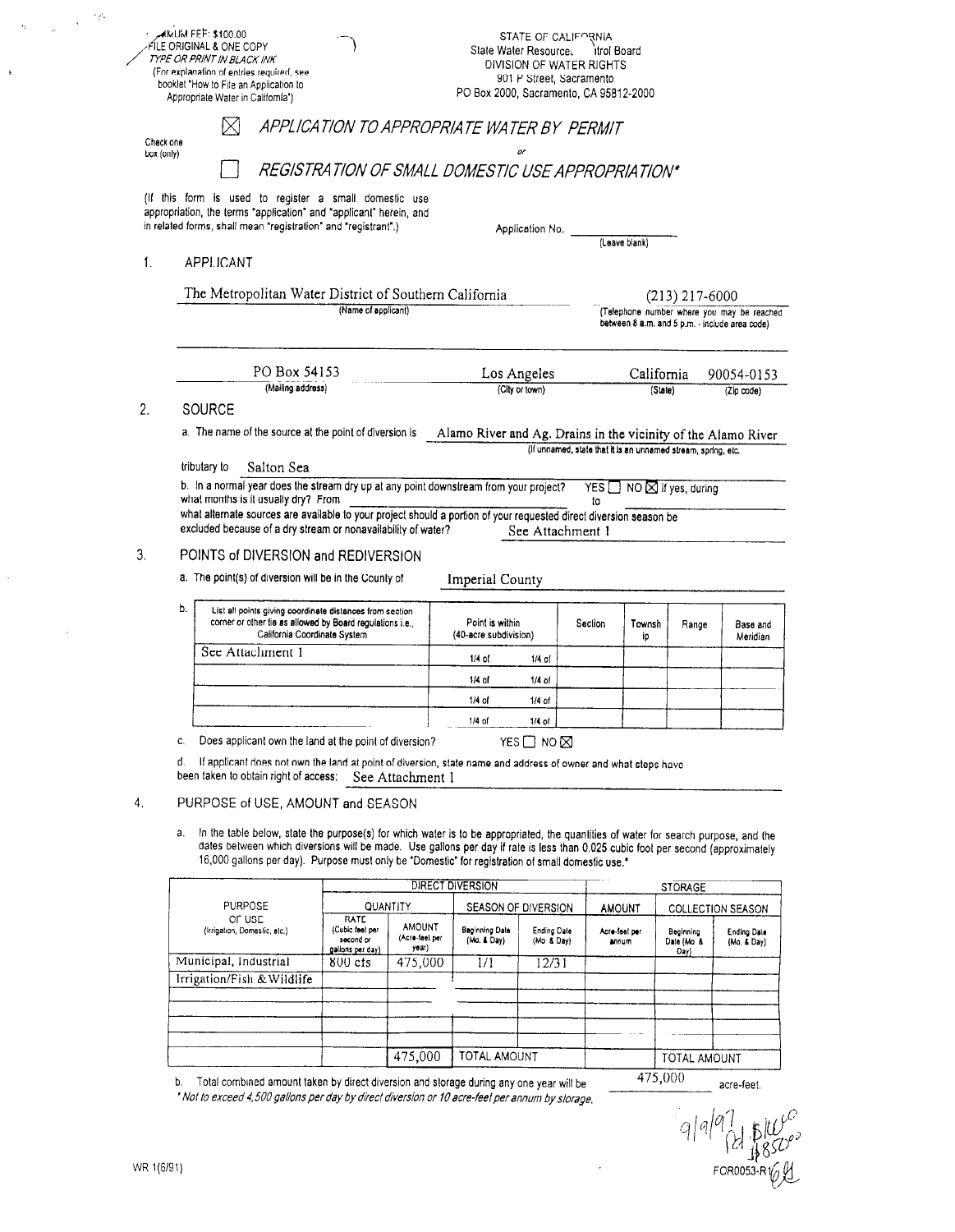|            |                                                                | <del>ด้าง</del> าเพิ่มM FEE: \$100.00                                                                                                                                                                                                 |                                     |                                 |                                                        |                 | STATE OF CALIFORNIA                                            |                                |                                          |                                                |  |
|------------|----------------------------------------------------------------|---------------------------------------------------------------------------------------------------------------------------------------------------------------------------------------------------------------------------------------|-------------------------------------|---------------------------------|--------------------------------------------------------|-----------------|----------------------------------------------------------------|--------------------------------|------------------------------------------|------------------------------------------------|--|
|            |                                                                | FILE ORIGINAL & ONE COPY<br>TYPE OR PRINT IN BLACK INK                                                                                                                                                                                |                                     |                                 |                                                        |                 | State Water Resources 0. Jol Board<br>DIVISION OF WATER RIGHTS |                                |                                          |                                                |  |
|            |                                                                | (For explanation of entries required, see                                                                                                                                                                                             |                                     |                                 | 901 P Street, Sacramento                               |                 |                                                                |                                |                                          |                                                |  |
|            |                                                                | booklet 'How to File an Application to<br>Appropriate Water In California*)                                                                                                                                                           |                                     |                                 | PO Box 2000, Sacramento, CA 95812-2000                 |                 |                                                                |                                |                                          |                                                |  |
| Check one  |                                                                |                                                                                                                                                                                                                                       |                                     |                                 | APPLICATION TO APPROPRIATE WATER BY PERMIT             |                 |                                                                |                                |                                          |                                                |  |
| box (only) |                                                                |                                                                                                                                                                                                                                       |                                     |                                 |                                                        | ۵r              |                                                                |                                |                                          |                                                |  |
|            |                                                                |                                                                                                                                                                                                                                       |                                     |                                 | REGISTRATION OF SMALL DOMESTIC USE APPROPRIATION*      |                 |                                                                |                                |                                          |                                                |  |
|            |                                                                | (If this form is used to register a small domestic use                                                                                                                                                                                |                                     |                                 |                                                        |                 |                                                                |                                |                                          |                                                |  |
|            |                                                                | appropriation, the terms "application" and "applicant" herein, and                                                                                                                                                                    |                                     |                                 |                                                        |                 |                                                                |                                |                                          |                                                |  |
|            | in related forms, shall mean "registration" and "registrant".) |                                                                                                                                                                                                                                       |                                     |                                 |                                                        | Application No. |                                                                |                                |                                          |                                                |  |
|            |                                                                |                                                                                                                                                                                                                                       |                                     |                                 |                                                        |                 |                                                                | (Leave blank)                  |                                          |                                                |  |
| 1.         |                                                                | APPLICANT                                                                                                                                                                                                                             |                                     |                                 |                                                        |                 |                                                                |                                |                                          |                                                |  |
|            |                                                                |                                                                                                                                                                                                                                       |                                     |                                 |                                                        |                 |                                                                |                                |                                          |                                                |  |
|            |                                                                | The Metropolitan Water District of Southern California                                                                                                                                                                                |                                     |                                 |                                                        |                 |                                                                |                                | $(213)$ 217-6000                         | (Telephone number where you may be reached     |  |
|            |                                                                | (Name of applicant)                                                                                                                                                                                                                   |                                     |                                 |                                                        |                 |                                                                |                                |                                          | between 8 a.m. and 5 p.m. - include area code) |  |
|            |                                                                |                                                                                                                                                                                                                                       |                                     |                                 |                                                        |                 |                                                                |                                |                                          |                                                |  |
|            |                                                                | PO Box 54153<br>(Mailing address)                                                                                                                                                                                                     |                                     |                                 |                                                        | Los Angeles     |                                                                | California                     |                                          | 90054-0153                                     |  |
|            |                                                                |                                                                                                                                                                                                                                       |                                     |                                 | (City or town)                                         |                 |                                                                | (State)                        |                                          | (Zip code)                                     |  |
| 2.         |                                                                | SOURCE                                                                                                                                                                                                                                |                                     |                                 |                                                        |                 |                                                                |                                |                                          |                                                |  |
|            |                                                                | a. The name of the source at the point of diversion is                                                                                                                                                                                |                                     |                                 | Whitewater River and Ag. Drains in the vicinity of the |                 |                                                                |                                |                                          |                                                |  |
|            |                                                                |                                                                                                                                                                                                                                       |                                     |                                 | Whitewater River                                       |                 |                                                                |                                |                                          |                                                |  |
|            |                                                                |                                                                                                                                                                                                                                       |                                     |                                 |                                                        |                 | (If unnamed, state that it is an unnamed stream, spring, etc.  |                                |                                          |                                                |  |
|            |                                                                | Salton Sea<br>tributary to                                                                                                                                                                                                            |                                     |                                 |                                                        |                 |                                                                |                                |                                          |                                                |  |
|            |                                                                | b. In a normal year does the stream dry up at any point downstream from your project?                                                                                                                                                 |                                     |                                 |                                                        |                 |                                                                |                                | YES $\Box$ NO $\boxtimes$ if yes, during |                                                |  |
|            |                                                                | what months is it usually dry? From                                                                                                                                                                                                   |                                     |                                 |                                                        |                 | to                                                             |                                |                                          |                                                |  |
|            |                                                                | what alternate sources are available to your project should a portion of your requested direct diversion season be<br>excluded because of a dry stream or nonavailability of water?<br>See Attachment 1                               |                                     |                                 |                                                        |                 |                                                                |                                |                                          |                                                |  |
|            |                                                                |                                                                                                                                                                                                                                       |                                     |                                 |                                                        |                 |                                                                |                                |                                          |                                                |  |
| 3.         |                                                                | POINTS of DIVERSION and REDIVERSION                                                                                                                                                                                                   |                                     |                                 |                                                        |                 |                                                                |                                |                                          |                                                |  |
|            |                                                                | a. The point(s) of diversion will be in the County of<br>Riverside County                                                                                                                                                             |                                     |                                 |                                                        |                 |                                                                |                                |                                          |                                                |  |
|            |                                                                |                                                                                                                                                                                                                                       |                                     |                                 |                                                        |                 |                                                                |                                |                                          |                                                |  |
|            | b.                                                             | List all points giving coordinate distances from section                                                                                                                                                                              |                                     |                                 |                                                        |                 |                                                                | Section<br>Townsh              |                                          |                                                |  |
|            |                                                                | corner or other tie as allowed by Board regulations i.e.,<br>California Coordinate System                                                                                                                                             |                                     |                                 | Point is within<br>(40-acre subdivision)               |                 |                                                                | ٥l                             | Range                                    | Base and<br>Meridian                           |  |
|            |                                                                | See Attachment 1                                                                                                                                                                                                                      |                                     |                                 |                                                        |                 |                                                                |                                |                                          |                                                |  |
|            |                                                                |                                                                                                                                                                                                                                       |                                     |                                 | $1/4$ of                                               | $1/4$ of        |                                                                |                                |                                          |                                                |  |
|            |                                                                |                                                                                                                                                                                                                                       |                                     |                                 | $1/4$ of                                               | $1/4$ of        |                                                                |                                |                                          |                                                |  |
|            |                                                                |                                                                                                                                                                                                                                       |                                     |                                 | $1/4$ of                                               | $1/4$ of        |                                                                |                                |                                          |                                                |  |
|            |                                                                |                                                                                                                                                                                                                                       |                                     |                                 | $1/4$ of                                               | $1/4$ of        |                                                                |                                |                                          |                                                |  |
|            | C.                                                             | Does applicant own the land at the point of diversion?                                                                                                                                                                                |                                     | YES $\Box$ NO $\boxtimes$       |                                                        |                 |                                                                |                                |                                          |                                                |  |
|            | đ.                                                             | If applicant does not own the land at point of diversion, state name and address of owner and what steps have                                                                                                                         |                                     |                                 |                                                        |                 |                                                                |                                |                                          |                                                |  |
|            |                                                                | been taken to obtain right of access:                                                                                                                                                                                                 |                                     | See Attachment 1                |                                                        |                 |                                                                |                                |                                          |                                                |  |
|            |                                                                |                                                                                                                                                                                                                                       |                                     |                                 |                                                        |                 |                                                                |                                |                                          |                                                |  |
|            |                                                                | PURPOSE of USE, AMOUNT and SEASON                                                                                                                                                                                                     |                                     |                                 |                                                        |                 |                                                                |                                |                                          |                                                |  |
|            |                                                                | in the table below, state the purpose(s) for which water is to be appropriated, the quantities of water for search purpose, and the                                                                                                   |                                     |                                 |                                                        |                 |                                                                |                                |                                          |                                                |  |
|            |                                                                |                                                                                                                                                                                                                                       |                                     |                                 |                                                        |                 |                                                                |                                |                                          |                                                |  |
|            | a.                                                             |                                                                                                                                                                                                                                       |                                     |                                 |                                                        |                 |                                                                |                                |                                          |                                                |  |
|            |                                                                | dates between which diversions will be made. Use gallons per day if rate is less than 0.025 cubic foot per second (approximately<br>16,000 gallons per day). Purpose must only be "Domestic" for registration of small domestic use.* |                                     |                                 |                                                        |                 |                                                                |                                |                                          |                                                |  |
|            |                                                                |                                                                                                                                                                                                                                       |                                     |                                 |                                                        |                 |                                                                |                                |                                          |                                                |  |
|            |                                                                |                                                                                                                                                                                                                                       |                                     |                                 | DIRECT DIVERSION                                       |                 |                                                                |                                | STORAGE                                  |                                                |  |
|            |                                                                | PURPOSE<br>OF USE<br>(Irrigation, Domestic, etc.)                                                                                                                                                                                     | QUANTITY<br>RATE<br>(Cubic feet per | <b>AMOUNT</b><br>(Acre-leet per | SEASON OF DIVERSION<br>Beginning Date                  | Ending Dale     |                                                                | <b>AMOUNT</b><br>Acre-feet per | Beginning                                | <b>COLLECTION SEASON</b><br>Ending Date        |  |
|            |                                                                |                                                                                                                                                                                                                                       | second or<br>gallons per Jay)       | year)                           | (Mo. & Day)                                            | (Mo. & Day)     |                                                                | annum                          | Date (Mo. &<br>Day)                      | (Mo. & Day)                                    |  |
|            |                                                                | Municipal & Industrial                                                                                                                                                                                                                | $100$ cfs                           | 100,000                         | 1/1                                                    | 12/31           |                                                                | 100,000                        | 1/1                                      | 12/31                                          |  |
|            |                                                                | Irrigation/Fish & Wildlife                                                                                                                                                                                                            |                                     |                                 |                                                        |                 |                                                                |                                |                                          |                                                |  |
|            |                                                                |                                                                                                                                                                                                                                       |                                     |                                 |                                                        |                 |                                                                |                                |                                          |                                                |  |
|            |                                                                |                                                                                                                                                                                                                                       |                                     |                                 |                                                        |                 |                                                                |                                |                                          |                                                |  |
|            |                                                                |                                                                                                                                                                                                                                       |                                     |                                 |                                                        |                 |                                                                |                                |                                          |                                                |  |
|            |                                                                |                                                                                                                                                                                                                                       |                                     | 100,000                         | <b>TOTAL AMOUNT</b>                                    |                 | 100,000                                                        |                                | TOTAL AMOUNT                             |                                                |  |

b. Total combined amount taken by direct diversion and storage during any one year will be<br>\* Not to exceed 4,500 gallons per day by direct diversion or 10 acre-feel per annum by storage.

 $\begin{array}{l} \begin{array}{c} \mathcal{C}_{1} \rightarrow \mathcal{C}_{2} \rightarrow \mathcal{C}_{3} \rightarrow \mathcal{C}_{4} \rightarrow \mathcal{C}_{5} \rightarrow \mathcal{C}_{5} \rightarrow \mathcal{C}_{6} \rightarrow \mathcal{C}_{7} \rightarrow \mathcal{C}_{7} \rightarrow \mathcal{C}_{8} \rightarrow \mathcal{C}_{9} \rightarrow \mathcal{C}_{9} \rightarrow \mathcal{C}_{9} \rightarrow \mathcal{C}_{9} \rightarrow \mathcal{C}_{9} \rightarrow \mathcal{C}_{9} \rightarrow \mathcal{C}_{9} \rightarrow \mathcal{C}_{9} \rightarrow \mathcal{C}_{9} \rightarrow \mathcal{C}_{9} \rightarrow \mathcal{C}_{$ 

acre-feet.

 $\bar{r}$ 

 $\bar{t}$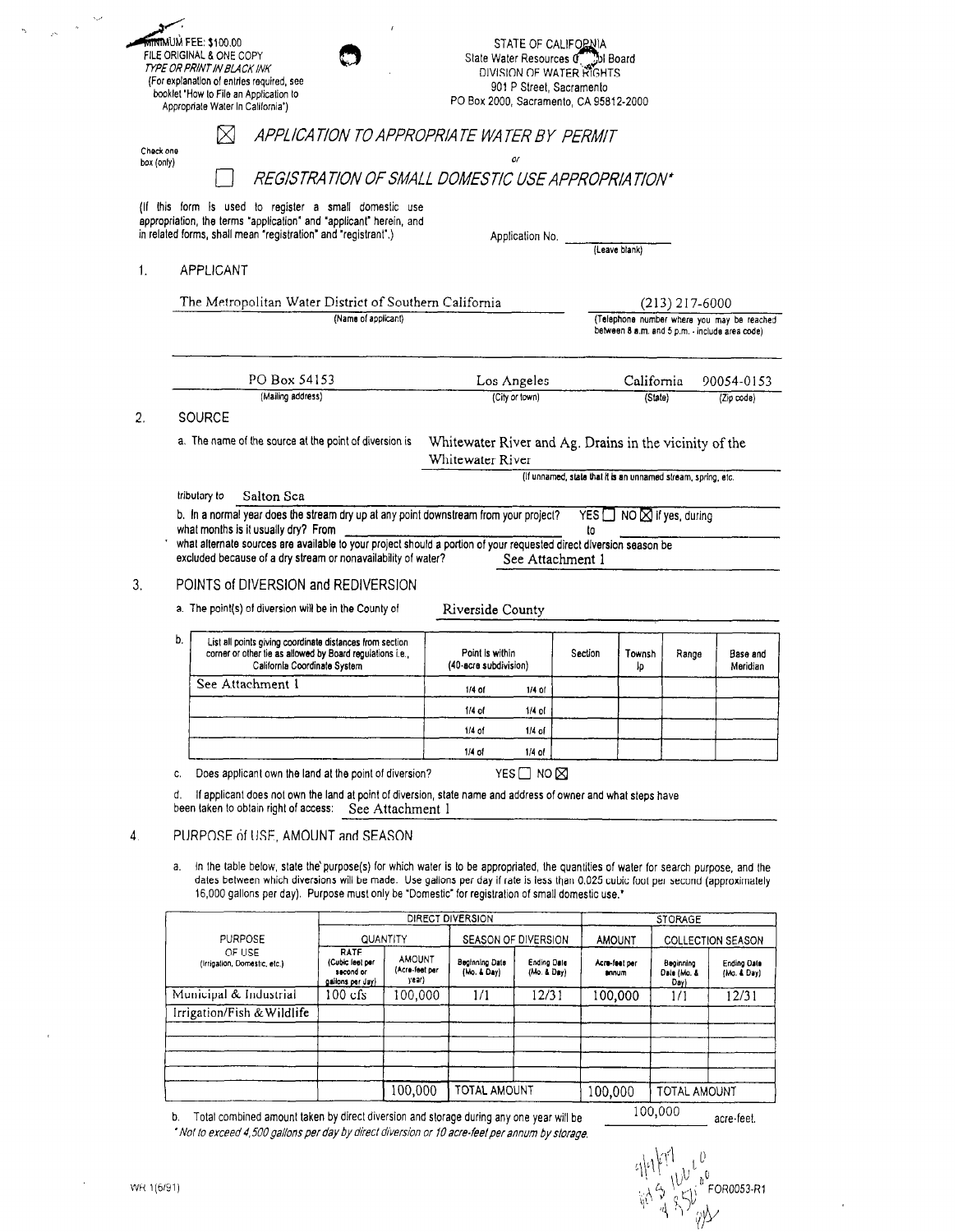# MWD METROPOLITAN WATER DISTRICT OF SOUTHERN CALIFORNIA

September 9, 1997

Mr. Tom Levy General Manager Coachella Valley Water District P.0. Box 1058 Coachella, CA 92236

Dear Mr.An

## Applications to Appropriate Water of the Whitewater and Alamo Rivers

In light of the applications filed by the Coachella Valley Water District on the Whitewater River, to protect its interests Metropolitan has filed applications to appropriate water on the Alamo and the Whitewater Rivers. These applications envision a project to divert and desalinate agricultural return flows from the Imperial Irrigation District and Coachella Valley Water District before those return flows reach the Salton Sea.

The Whitewater River application includes an underground storage component. Underground storage of water appropriated under these applications would, of course, be subject to full agreement and coordination with Coachella.

We agree with you that this project offers many opportunities for partnering with Coachella and we look forward to working with your agency on this project.

Very truly yours.

góry Páylor General Counsel

NGT:db #6527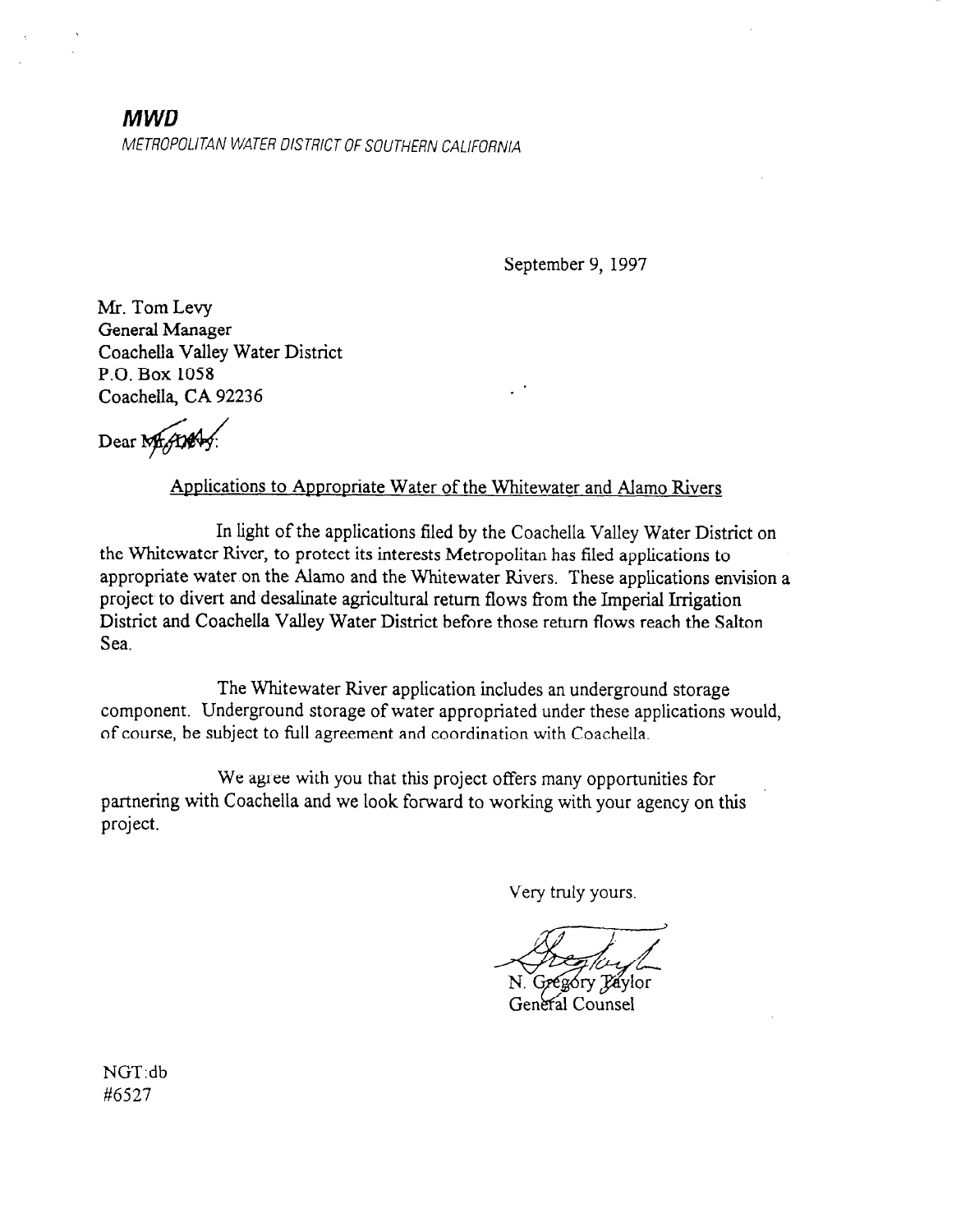# MWD METROPOLITAN WATER DISTRICT OF SOUTHERN CALIFORNIA

September 9, 1997

Mr. Mike Clinton General Manager Imperial Irrigation District 1284 Main Street P.O. Box 1809 El Centro, CA 92243

Dear Mr. Clinton:

## Applications to Appropriate Water of the Whitewater and Alamo Rivers

In light of the applications filed by the Coachella Valley Water District on the Whitewater River, to protect its interests Metropolitan has filed applications to appropriate water on the Alamo and the Whitewater Rivers. These applications envision a project to divert and desalinate agricultural return flows from the Imperial Irrigation District and Coachella Valley Water District before those return flows reach the Salton Sea.

We agree with Tom Levy that this project offers many opportunities for partnering with both Coachella and Imperial. We anticipate that any future project will be an important part of the California Plan and will help California reduce its reliance on Colorado River water. Additionally, there are potential benefits to the local environment and the Salton Sea that are important to consider. We look forward to working with your agency on this project.

Very truly yours.

Windows The

N. Gregory Taylor General Counsel

NGT:db #6527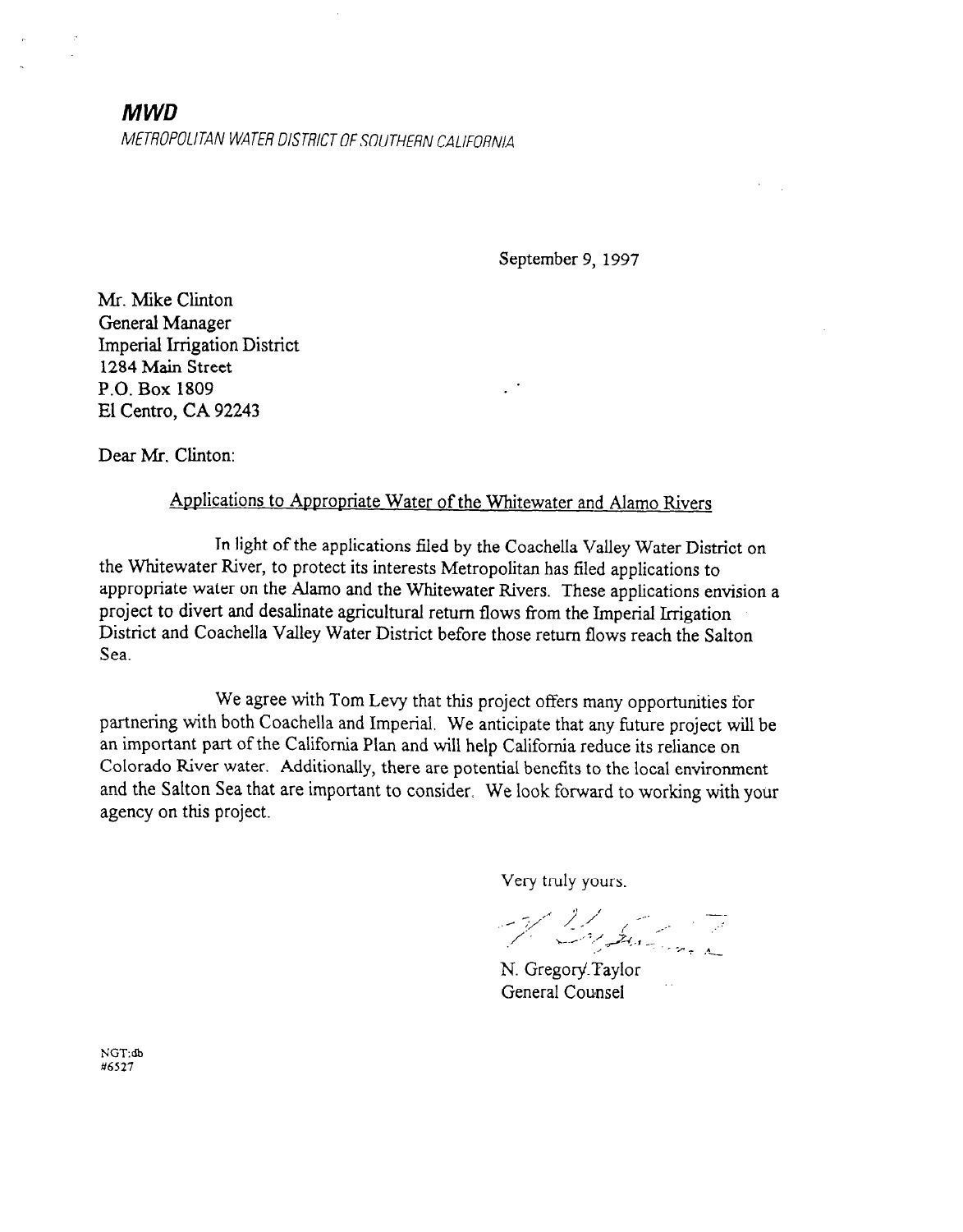# **MWD**<br>METROPOLITAN WATER DISTRICT OF SOUTHERN CALIFORNIA

September 8, 1997

Mr. Edward C. Anton, Chief Division of Water Rights State Water Resources Control Board P.O. Box 2000 Sacramento, CA 948 12-2000

Dear Mr. Anton:

#### Applications to Aopcooriate Water of the Whitewater and Alamo Rivers

Enclosed are applications I am filing on behalf of The Metropolitan Water District of Southern California (MWD), as General Counsel, in order to insure that these applications are assigned as early a priority date as possible. These applications envision a project to divert and desalinate agricultural return flows from the Imperial trrigation District and Coachella Valley Water District before those return flows reach the Salton Sea. It is clear that this water will only be available so long as agricultural return flows are generated by those districts. It is anticipated, however, that there will be water available' for this project even though the supply of available return flow is likely to be reduced by additional conservation and efficiency measures undertaken by the irrigation districts.

The Whitewater River application includes an underground storage component. Underground storage of water appropriated under these applications would, of course, be subject to full agreement and coordination with the Coachella Valley Water District.

This project is currently an element in David Kennedy's "California Plan" for the Colorado River. Desalination of agricultural return flows would provide additional water supply for a later phase of that plan, and is expected to be needed in the 2015 to 2020 period. Given the complexity of the project and breadth of issues involved, it is prudent to proceed to file applications which can serve the California Plan process in the future. tf, in the course of negotiations related to that Plan, it appears that the desalination of agricultural return flows project might advantageously be pursued as a joint project with other Colorado River contractors, it will be my recommendation that we consider that possibility.

1 will ask my staff to contact you to be certain that these applications are complete and will be accepted immediately for filing.

.<br>Very truly yours

 $\epsilon_{\rm max}$